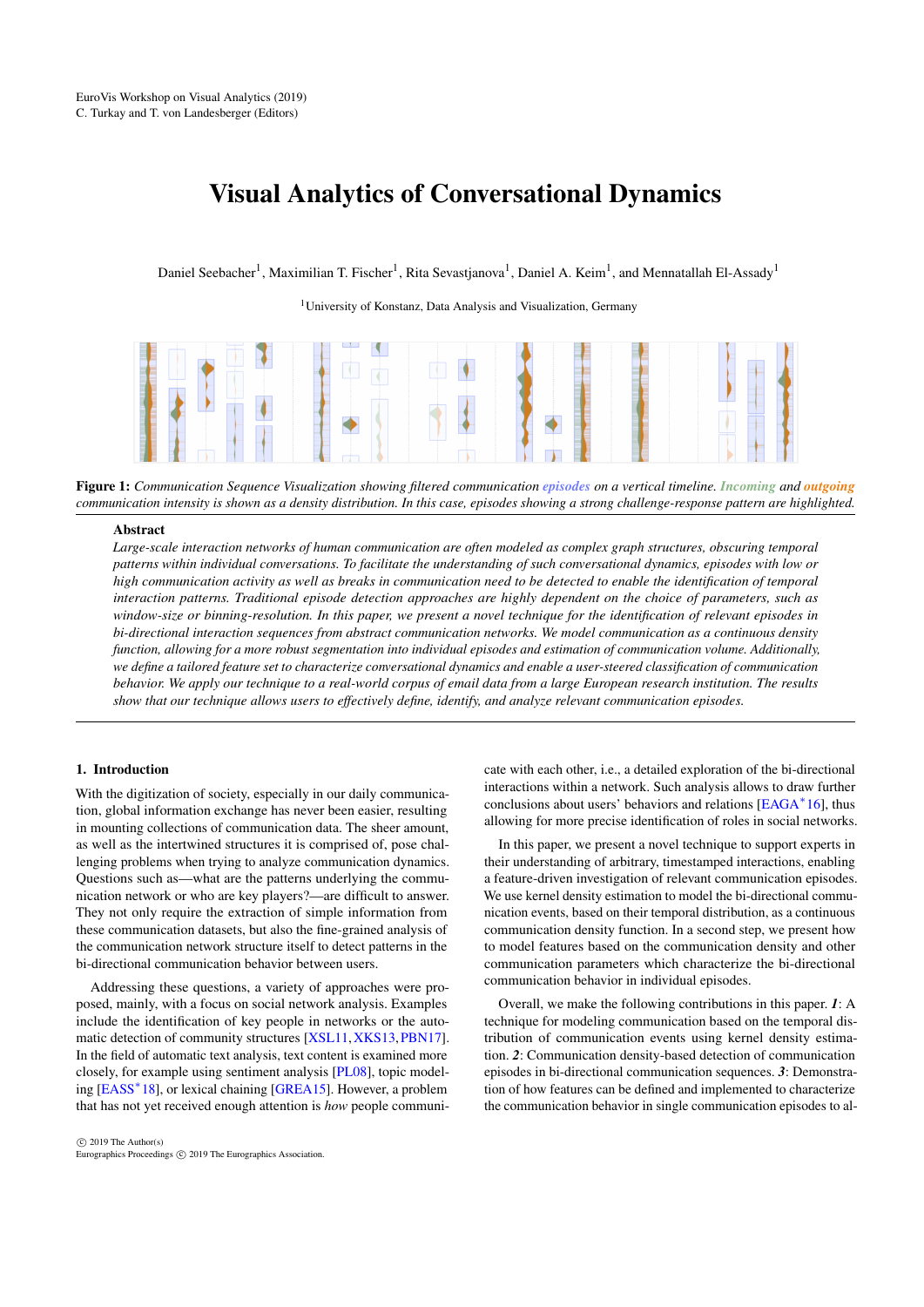<span id="page-1-1"></span>low for the visual analysis of those episodes. *4:* A prototype demonstrating the feasibility of this approach as a visual analytics approach for the investigation and analysis of conversational dynamics.

#### 2. Related Work

Communication can be seen as social interactions involving numerous entities over time, which leads to large and complex networks. The task of analyzing such large networks is generally referred to as social network analysis, which is described in the standard literature [\[Sco17\]](#page-4-7) and often focuses on using measures like centrality to analyze social ties and communication behavior [\[LZ15\]](#page-4-8). A general survey of visualization systems for networks is given by Shiravi et al. [\[SSG12\]](#page-4-9). Additionally, since such networks often contain the interactions of millions or billions of entities over time, simplification is necessary, often using community detection algorithms such as SLPAw [\[XSL11\]](#page-4-0) and CCME [\[PBN17\]](#page-4-2). An overview of other techniques is shown in the survey of Aggarwal and Wang [\[AW10\]](#page-4-10).

Approaches that are related to our work and focus on analyzing relations and communications in graph networks include, for example, GestaltMatrix, a matrix-like representation [\[BN11\]](#page-4-11); TimeMatrix, which provides insight about the overall temporal evolution and the activity of nodes over time [\[YEL10\]](#page-4-12); *Timeline Edges*, which is an integrated approach and tries to leverage unused space in drawing zero-dimensional connectivity information as one-dimensional edges [\[Rei10\]](#page-4-13); *T-Cal*, a timeline-based approach that uses distortion to highlight areas with high communication volumes  $[{\rm FZC}^*18]$ , or the methods proposed by Fu et al. recognizing communication patterns [\[FHN](#page-4-15)<sup>\*</sup>07]. But all of these approaches have drawbacks regarding scaling, comparability, or information overload.

We also employ sequence analysis and, while the task itself is common, most approaches focus exclusively on statistical results or purely on visual comparison [\[MDM](#page-4-16)<sup>∗</sup> 15]. According to Zhao et al. [\[ZLD](#page-4-17)<sup>\*</sup>15], only a few have investigated visualization approaches for comparing multiple event sequences. One idea that is proposed is CloudLines [\[KBK11\]](#page-4-18). Also, a metric has been presented for comparing temporal event sequences, but only for chains of sequences, instead of comparing sequences themselves [\[MDM](#page-4-16)<sup>∗</sup> 15].

#### 3. Communication Behavior Modeling

For the analysis of the communication behavior, we concentrate primarily on the communications between an entity *a* and another entity *b*, for example, persons or communities. The communications between *a* and *b* can be considered as the multisets of the edges  $(a, b)$ and  $(b, a)$  in a communication graph. Different questions are of interest when analyzing the communication behavior between these two entities. For example, is the volume of communication high or low, is the communication discontinued, and is the communication onesided (i.e., are there more communications from one entity to the other)? To answer such questions for *a*,*b*, we can compare the number of incoming messages from *b* with the number of outgoing messages from *a*, or vice versa. However, if we look at communications only as individual messages, it may be difficult to answer such questions. For example, for finding out if one entity is communicating more than another, we can compare the number of communications

<span id="page-1-0"></span>

Figure 2: *Individual communication events are represented as a communication density using KDE. The resulting continuous representation enables a robust detection of communication episodes, as well as, the derivation of features for a classification of such episodes.*

at a given time, but this is only possible if communications are compared for the same time ranges. If, for example, there is an hour difference between a communication from *a* to *b* and the response from *b* to *a* (which corresponds to normal response times for e-mails), this would only be measured as a symmetric communication behavior if the communications were also compared on the same time range.

In order to avoid these problems in the analysis of communication behavior, we do not model the communications as individual events, as shown in [Figure 2a,](#page-1-0) but as a continuous communication density function, as shown in [Figure 2c.](#page-1-0) This avoids the issues with binning or sliding window approaches as described above by using a smooth kernel. In turn, this prevents problems such as the failed comparison of communication behavior described above, since a communication no longer corresponds to a temporally atomic event, but can be measured with decreasing importance in the past and future and therefore no exact correspondence of the time units must exist anymore. In order to maintain this continuous communication density function, we use the well-known concept of KDE.

We replace every communication event between *a* and *b* by a Gaussian normal distribution  $G(x) = \frac{1}{\sigma \sqrt{2\pi}} e^{-\frac{1}{2}(\frac{x-\mu}{\sigma})^2}$  as shown in [Figure 2b,](#page-1-0) with *µ* being the center of the Gaussian kernel, i.e. the position of the communication event and  $\sigma$  the variance. We can then estimate the communication density  $\hat{f}$  for each time point *x* between the two entities, using the KDE  $\hat{f}(x) = \frac{1}{nh} \sum_{i=1}^{n} G(\frac{x - x_i}{h})$ , with  $h > 0$ as a smoothing parameter (bandwidth). The parameters *µ*,σ, and *h* can be adjusted as required to make this approach suitable for different domains and tasks. The center  $\mu$  is often set to zero (influence exactly around the event time), but could be used to encode a prior or subsequent response. The parameter  $\sigma$  describes the temporal influence an individual event has, where a very low value encodes a local event like the existence, whereas higher values could be used to encode more far-reaching concepts like a conversion about a specific topic, which continues for some time. The bandwidth parameter *h* describes how much individual responses likes spikes should be retained, e.g. for occurrence of key words, or smoothed, e.g. for general tendencies. If we now consider the communications between two entities *a* and *b*, we can determine the communication density of the incoming messages  $\hat{f}_{in}(a,b)$  (messages from *b* to *a*) and viceversa the outgoing messages  $\hat{f}_{out}(a, b)$ .

By modeling communications as a continuous density function rather than as single atomic communication events , we can easily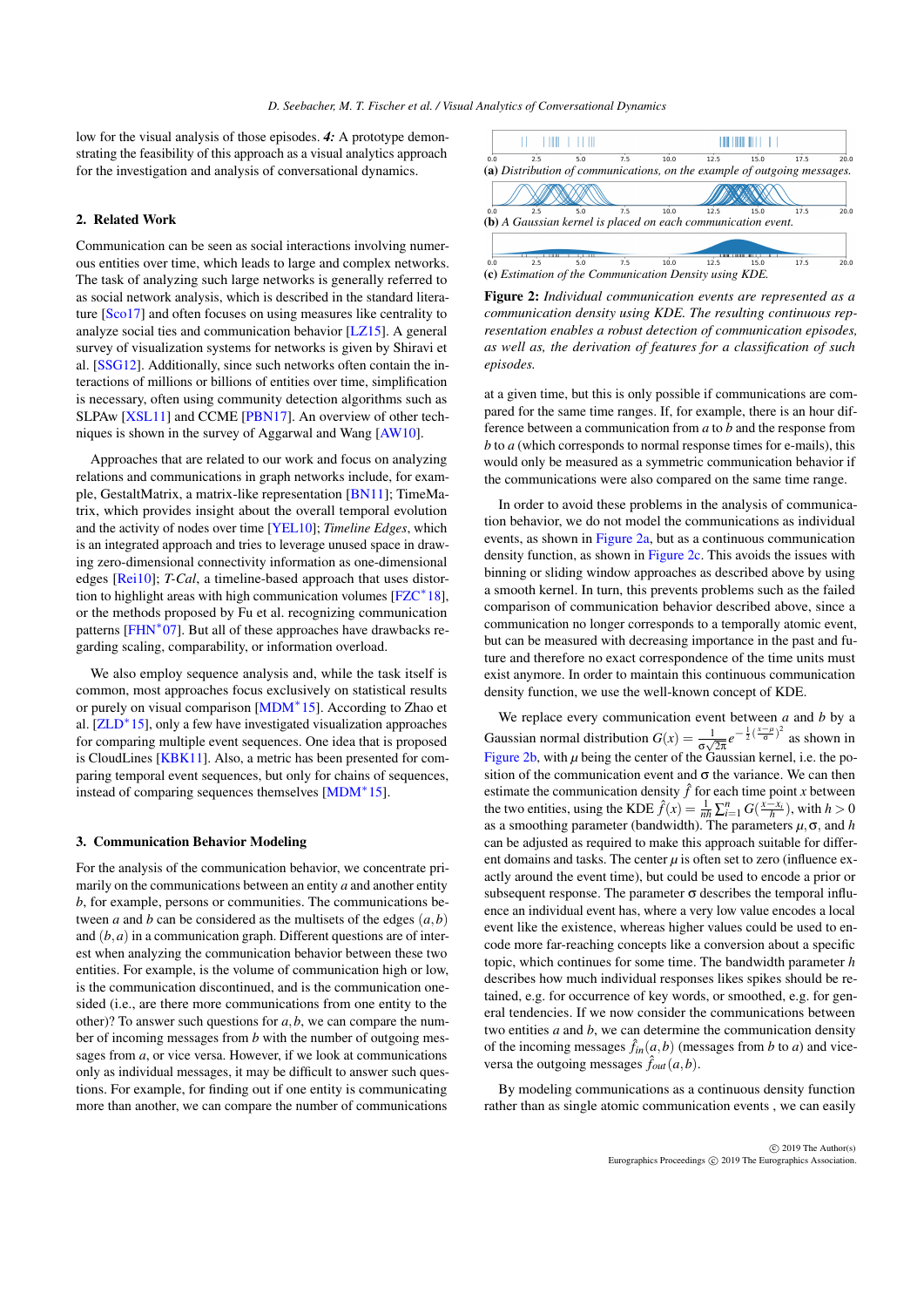<span id="page-2-1"></span>discover periods with a low or high communication density. For this, we can directly use the density functions *fin* and *fout* to judge whether one or both entities have made several communications in a given period of time. A further advantage of this approach is that it enables automatic detection of breaks in the communication (i.e., we can conversely identify individual communication episodes). For instance, very few people will continually send each other messages over long periods of time. Much more common is the pattern where one person sends a message that, in turn, leads to a discussion that ultimately ends after a few messages. We can determine these individual communication episodes by determining the periods *s* in which the communication density is greater than a threshold value.

Finally, to enable manual filtering of individual communication episodes as well as visual analysis, we demonstrate how a number of descriptive features for the analysis of communication episodes can be defined. With the help of additional variables such as the length  $L_s$  of one communication episode  $s_i$  and the density function for the incoming and the outgoing messages in this communication episode  $\hat{f}_{out}^{s_i}$  and  $\hat{f}_{in}^{s_i}$ , we can then define features which are suitable for manual filtering and also enable a visual analysis of communication behavior of individual communication episodes. An example of such a feature would be synchronicity, i.e., if both entities are involved in a communication to the same extent at the same time. This would be illustrated by an equal communication density of incoming and outgoing messages in a communication episode. We can calculate this, for example, by determining the integral of the absolute difference between the two communication densities.

#### 4. Visual Analytics of Conversational Dynamics

In the following section, we want to demonstrate how our technique, in combination with an experimental set of 14 descriptive features, facilitates visual analytics of conversational dynamics. As an example for a real-world dataset, we use email data from a large European research institution [\[PBL17\]](#page-4-19). The dataset is provided by the Stanford Network Analysis Project and contains the communication of 986 entities over a timespan of 803 days. In total there are 332,334 messages between 24,929 members of the institution.

Using communication density, we present a communication sequence visualization that enables identification of regions with low or high communication behavior. This communication sequence visualization also highlights the individual communication episodes. Finally, we introduce an interactive component that allows the user to manually filter the episodes as well as label existing episodes in order to perform a semi-automatic classification of the communication episodes into user-defined classes.

In order to look at the conversational dynamics in detail, we need to inspect the temporal patterns of incoming and outgoing messages more closely. To help with this, we have developed a visualization of the communication sequences between entities. To represent this conversational dynamic, we can use the communication density  $\hat{f}$ , defined above. We plot the density of incoming and outgoing communications  $\hat{f}_{in}$  and  $\hat{f}_{out}$  as area charts on different sides of a time axis, as shown in [Figure 1.](#page-0-0) For the visualization of the density of incoming and outgoing communications, we have selected the subdued colors lime-green and orange and optimized their con-

 $\circ$  2019 The Author(s) Eurographics Proceedings (C) 2019 The Eurographics Association trast ratio. In addition, we can also use the communication densities to segment the communication into individual communication episodes by checking whether the density is above a certain threshold  $\hat{f}_{in} + \hat{f}_{out} > \varepsilon$ . These individual communication episodes are highlighted to make them more distinct, for example with a light blue background. In order to visualize the conversational dynamics amongst multiple users, the individual communication sequences can be arranged side by side. In general, two arrangements are possible: (1) Vertical layout of the communication sequences, as shown in [Figure 1,](#page-0-0) in order to leverage the width of the display to maximize the number of communication sequences shown. (2) Horizontal layout to leverage the width of the display to maximize the length of the shown communication sequences.

The concept of communication episodes also differs in their semantic relations, depending on the period under consideration. Communication encompassing several years has to be evaluated differently than one over several days. In the first example, messages may belong to the same episode, even though they might be several days apart. In the second example, however, this would be the entire monitoring period. It is therefore necessary to describe the high-level abstraction of communication differently, depending on the time range under consideration. These different concepts of episodes are supported in our interactive visualization by semantic zooming. The available levels of granularity can be described by relative parameters, best adapted depending on the application domain and the specific analysis task, as described before.

To further enhance the comparability of the episodes, the concepts of timelines is extended; they can represent threads of time that do not need to be consecutive and can represent any number of time-ranges of an arbitrary length. Different pre-defined ranges like

<span id="page-2-0"></span>

(a) *Using positive and negative samples, a ML model is trained to identify episodes in which the selected groups start the conversation, leading to a discussion of both entities.*

(b) *Application of the trained model to the data. In this example only relevant episodes with high certainty are displayed, while irrelevant episodes are faded out.*

Figure 3: *By providing feedback for some data samples, users train ML models to identify relevant conversational dynamics in episodes.*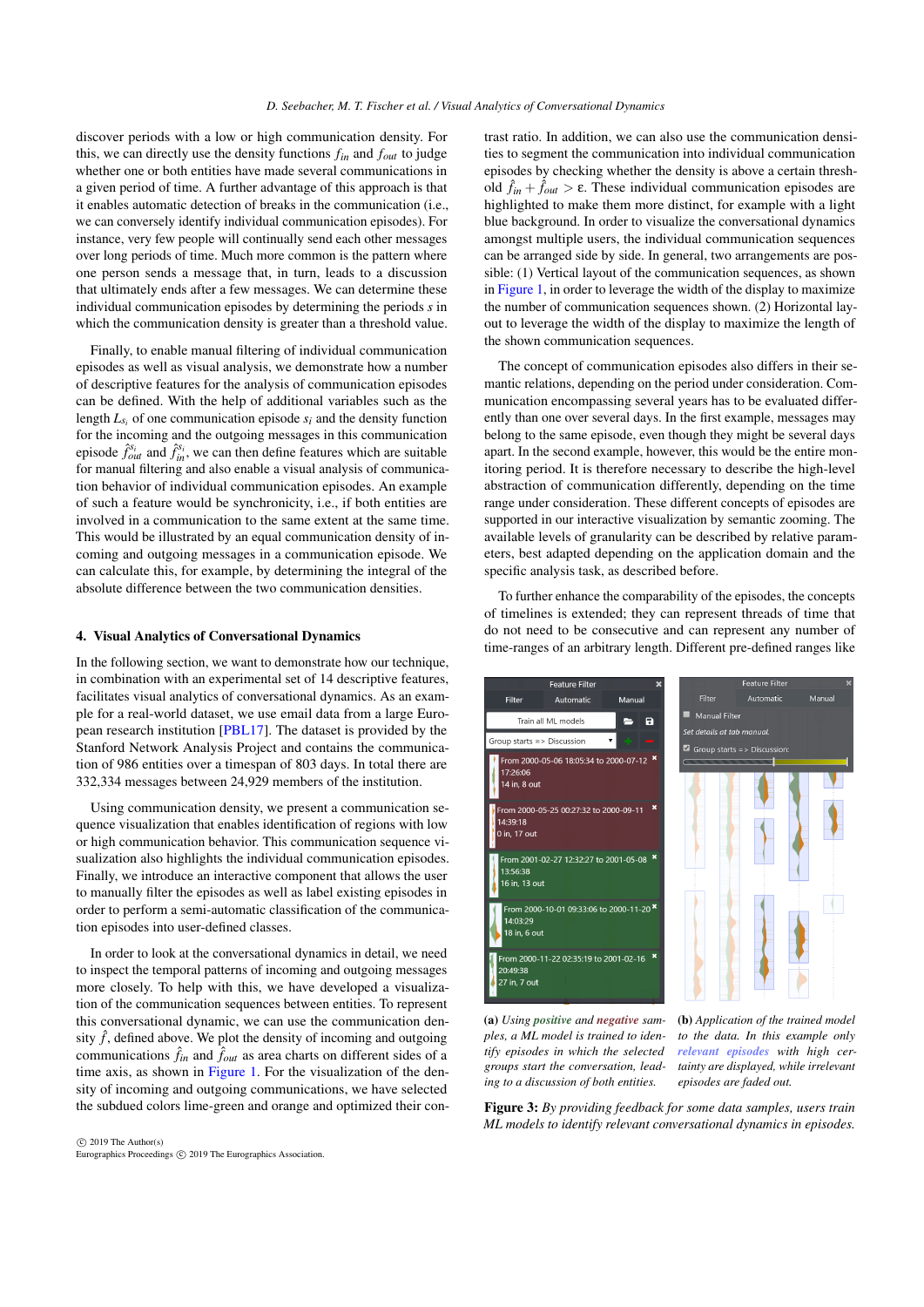<span id="page-3-0"></span>days, months, or, for instance, every Monday are available, while user-defined time periods are also configurable. If more than one linear timeline (the default) is selected, all timelines per group are juxtaposed. This makes it possible to compare the conversation dynamics at the same time in several years, which gives a better insight into recurring or changing communication dynamics. To provide further support, the whole view is interactive and each timeline is reorderable and realignable.

To allow for visual analytics of conversational dynamics, we need to be able to classify communication episodes into different classes. However, *a priori*, there is no predefined set of classes in which to classify the episodes. The desirable classes strongly depend on the domain and the analysis task under consideration. Therefore, we present a semi-interactive visual analytics approach where a user can define their own classes by example. A user can define a class and then provide some positive and negative examples as training data by clicking on relevant or irrelevant episodes. Classification is done using machine learning based on the defined features, which ideally show identifiable differences that reflect the user selection.

In our case, as shown in [Figure 3,](#page-2-0) we use a Random Forest Classifier to make this binary match/no match classification with a confidence estimation since it can be trained with very few training samples. This trained classifier can be used to perform the binary classification for all other episodes, representing one model. It is possible to train several models and to combine them to allow for more advanced patterns. Theoretically, a completely manual approach can also work here, using rule-based classification. However, this becomes too tedious for more complex conversation classes and combinations of features and is therefore not practical. Using the semiautomatic approach, a user can define a class and train an appropriate classifier with only a few interactions. Since we use a Random Forest Classifier, we can model the uncertainty for the prediction of each episode. After a user has trained a classifier for a class, we can use this uncertainty measure to additionally filter the episodes. For example, the user can view relevant episodes for a class by choosing only those for which the classifier is very confident. In turn, this also means that we can inspect all episodes for which the classifier is very uncertain about the prediction. These borderline cases are the most promising for re-labeling by the user in order to iteratively optimize the performance of the classifier.

Expert Feedback – To evaluate the usefulness of our approach, we conducted an interview with one domain expert. For this interview, a different, proprietary communication dataset was used, whose characteristics are similar to the dataset presented here. The interview was designed as a combined system evaluation and feedback round. The following paragraph describes not only the key findings and comments by the experts, but also possible areas for improvement: The selection of non-consecutive, parallel timelines for comparability is regarded as useful, as well as the dynamic semantic zooming. Some fear was voiced that the default overflow of communication sequences to the right, to reduce the information density, might be misleading and lead to overlooked results. Therefore, it was recommended to compress the whole visualization on the screen initially–even when the density would be too high to be practical–and therefore require zooming all the time, but not leaving anything offscreen. The automatic detection of sequences with semantic zoom (levels of communication) in combination with filtering sequences and applying machine learning models to it is regarded as a very interesting, novel and realistic approach, which is useful to detect and replicate in other timelines or comparing between users. Both the manual filtering as well as the example-based machine learning are judged to be relevant, the former for first exploration and the later for comparison and detection. With these tools, the expert were able to semi-automatically find related patterns, which would be impractical manually.

In general, the expert interview showed the system works and that the approaches were received with interest and judged to be useful. According to the experts, the system offers many possibilities for different analysis tasks and is well suited for network exploration in the temporal analysis domain. Examples include the examination of bank transactions, phone records, or e-mails, where it proves very useful in specific situations, like finding relevant nodes. The main criticism voiced by the expert is the tendency for information overload when scaling the approach to show the conversational dynamics between numerous entities as they might occur in large communication networks, which might result in overlooked communication.

### 5. Discussion and Conclusion

To demonstrate its feasibility, we applied our framework to parameters relating around communication density and response and have shown how we can visualize and analyze communication behavior with our modeling. This method, however, can be extended to encompass more complex domain-dependent concepts, for instance, message content or sentiment. Apart from manual designed features, one can explore the emerging field of automated feature engineering as pioneered by Kanter and Veeramachaneki [\[KV15\]](#page-4-20) and Katz et al. [\[KSS16\]](#page-4-21). Including own features enables a far more in-depth investigation of conversational dynamics. Nevertheless, the interview with the expert showed that our approach provides benefits when investigating conversational dynamics.

A challenging step for future work is to investigate how this approach can be used for the analysis of conversations of more than two parties, or how it can be integrated into a social network analysis workflow. A potential idea would be to use the communication episodes between entities, found with the help of our approach and classified as relevant by the user, for the weighting of the connection between the entities in a social network graph. Following our VA approach the user can also influence this weight by filtering nonrelevant communication episodes. This weighting can than be used to steer community detection algorithms such as SLPAw or as an input for graph layout algorithms to visualize the social network structure. Thus, with previously presented idea to include further domain-specific concepts, such as message content, community detection or layout algorithms could be further steered for answering questions such as whether discussions about relevant topics have taken place between users.

### Acknowledgement

This project has received funding from the European Union's Horizon 2020 research and innovation programme under grant agreement No 700381 (ASGARD).